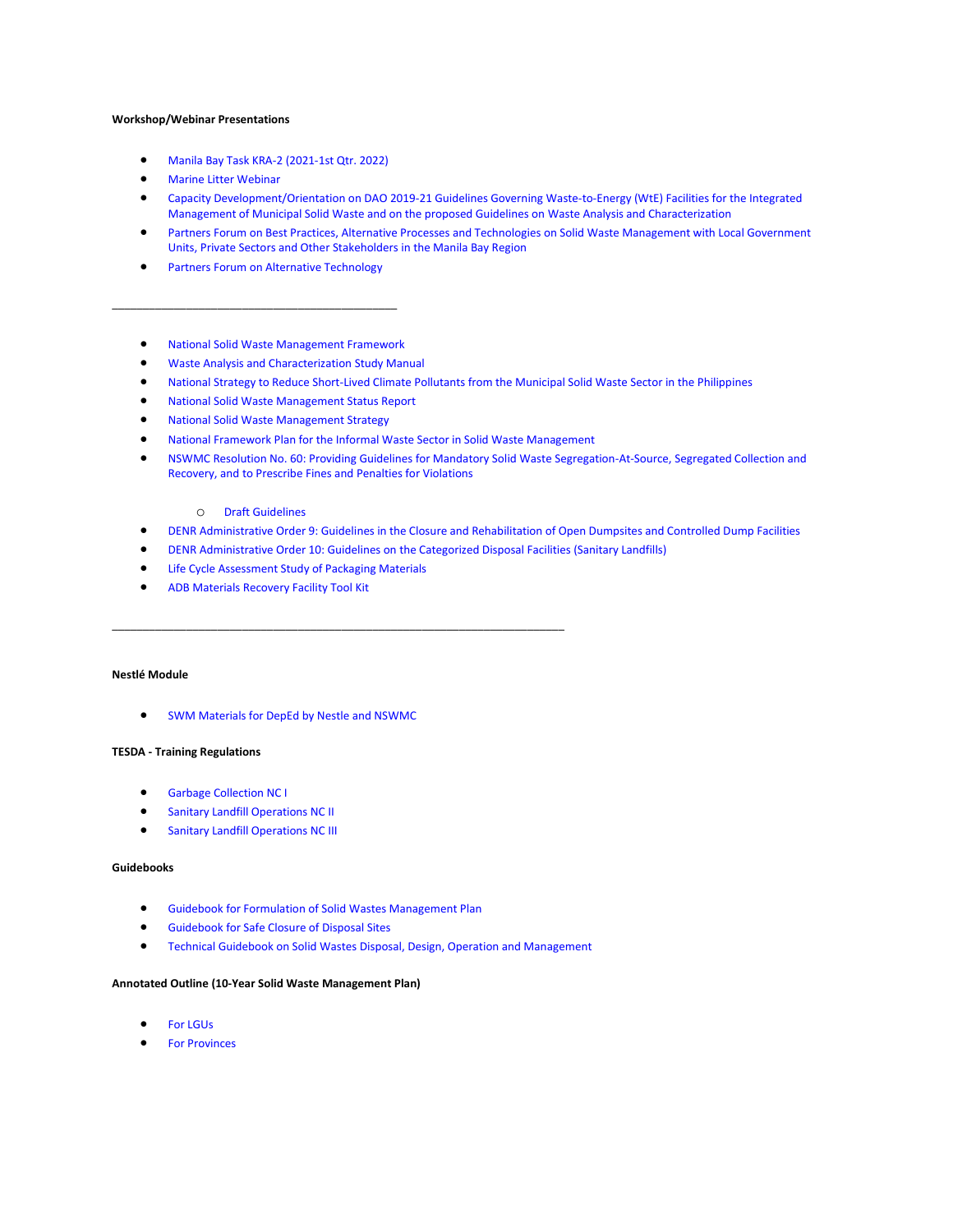# **IEC Materials**

- [RA 9003: Ecological Solid Waste Management Act of 2000 with Implementation Rules and Regulation](http://nswmc.emb.gov.ph/wp-content/uploads/2016/07/RA-IRR-2012-NEW-SEND-FILE-sept-10.pdf)
- RA 9003 poster (Big and Small) English and Tagalog
	- o [File 1](http://nswmc.emb.gov.ph/wp-content/uploads/2018/01/Republic-Act-9003Englishversion.jpg)
	- o [File 1](http://nswmc.emb.gov.ph/wp-content/uploads/2018/01/EMB-Republic-Act-9003-ENGLISH-REV2-12-1-2016.pdf)
	- o [File 2](http://nswmc.emb.gov.ph/wp-content/uploads/2018/01/Republic-Act-9003tagalogversion.jpg)
	- o [File 2](http://nswmc.emb.gov.ph/wp-content/uploads/2018/01/EMB-Republic-Act-9003-Tagalog-REV2-12-1-2016.pdf)
- Mag-Segregate Big and Small
	- o [File 1](http://nswmc.emb.gov.ph/wp-content/uploads/2018/01/mag-segregate-poster-part1.jpg)
	- o [File 1](http://nswmc.emb.gov.ph/wp-content/uploads/2018/01/EMB-MagSegregate-POSTER-1-REV2-12-1-2016.pdf)
	- o [File 2](http://nswmc.emb.gov.ph/wp-content/uploads/2018/01/mag-segregate-poster-part2.jpg)
	- o [File 2](http://nswmc.emb.gov.ph/wp-content/uploads/2018/01/EMB-MagSegregate-POSTER-2-REV2-12-1-2016.pdf)
- [Composting](http://nswmc.emb.gov.ph/wp-content/uploads/2016/06/5.composting.pdf)
- [RA 9003 Tagalog Leaflets](http://nswmc.emb.gov.ph/wp-content/uploads/2018/01/RA_9003_2015_final.pdf)
- [ESWM for Households](http://nswmc.emb.gov.ph/wp-content/uploads/2016/06/6.ESWM-for-HH.pdf)
- [Basura Kid](http://nswmc.emb.gov.ph/wp-content/uploads/2016/06/7.basura-kid.pdf)
- [Idol Ko Si Kap](http://nswmc.emb.gov.ph/wp-content/uploads/2016/07/idol_ko_si_kap_2015-copy.pdf)
- [Citation Ticket](http://nswmc.emb.gov.ph/wp-content/uploads/2016/09/MMDA-Citation-Ticket.pdf)
- [Generic Ordinance](http://nswmc.emb.gov.ph/wp-content/uploads/2016/09/Sample-Ordinance.pdf)
- [MRF-How To](http://nswmc.emb.gov.ph/wp-content/uploads/2016/09/howtomrf.pdf)

# **ADB Project**

- [Report 1 -](http://nswmc.emb.gov.ph/wp-content/uploads/2016/08/Report-1-Summary.pdf) Summary
- Report 2 [Public Awareness Survey](http://nswmc.emb.gov.ph/wp-content/uploads/2016/07/Report-2-Public-Awareness-Survey.pdf)
- [Report 3 -](http://nswmc.emb.gov.ph/wp-content/uploads/2016/07/Report-3-WACS.pdf) WACS
- Report 4 [Waste Disposal](http://nswmc.emb.gov.ph/wp-content/uploads/2016/08/Report-4-Waste-Disposal.pdf)
- Report 5a [Community Based Recycling](http://nswmc.emb.gov.ph/wp-content/uploads/2016/07/Report-5a-Community-Based-Recycling.pdf)
- Report 5b [Junk Shop Survey](http://nswmc.emb.gov.ph/wp-content/uploads/2016/07/Report-5b-Junk-Shop-Survey.pdf)
- Report 5c [Markets for recycled](http://nswmc.emb.gov.ph/wp-content/uploads/2016/08/Report-5c-Markets-for-recycled-SW.pdf) SW
- Report 6 [Law & Regulations](http://nswmc.emb.gov.ph/wp-content/uploads/2016/07/Report-6-Laws-Regulations.pdf)
- Report 7 [Institutional](http://nswmc.emb.gov.ph/wp-content/uploads/2016/08/Report-7-Institutional.pdf)
- Report 8 [Capacity Building](http://nswmc.emb.gov.ph/wp-content/uploads/2016/08/Report-8-Capacity-Building.pdf)
- [Report 9 -](http://nswmc.emb.gov.ph/wp-content/uploads/2016/07/Report-9-Financial.pdf) Financial
- Report 10 [Community Awareness](http://nswmc.emb.gov.ph/wp-content/uploads/2016/08/Report-10-Community-Awareness.pdf)
- Report 11 [Medical Waste](http://nswmc.emb.gov.ph/wp-content/uploads/2016/08/Report-11-medical-waste.pdf)
- Report 12 [Sector Coordination](http://nswmc.emb.gov.ph/wp-content/uploads/2016/07/Report-12-Sector-Coordination.pdf)

#### **JICA Recycling Study**

- [Volume 1](http://nswmc.emb.gov.ph/wp-content/uploads/2018/03/Final-Report-Volume-I.pdf)
- [Volume 2](http://nswmc.emb.gov.ph/wp-content/uploads/2018/03/Final-Report-Volume-II.pdf)
- [Volume 3](http://nswmc.emb.gov.ph/wp-content/uploads/2018/03/Final-Report-Volume-III.pdf)
- [Volume 4](http://nswmc.emb.gov.ph/wp-content/uploads/2018/03/Final-Report-Volume-IV.pdf)
- [Summary of Final Report](http://nswmc.emb.gov.ph/wp-content/uploads/2018/03/Summary-of-Final-Report-_complete_.pdf)
- [Table of Contents](http://nswmc.emb.gov.ph/wp-content/uploads/2018/03/Table-of-Contents-for-Printing-Final.pdf)